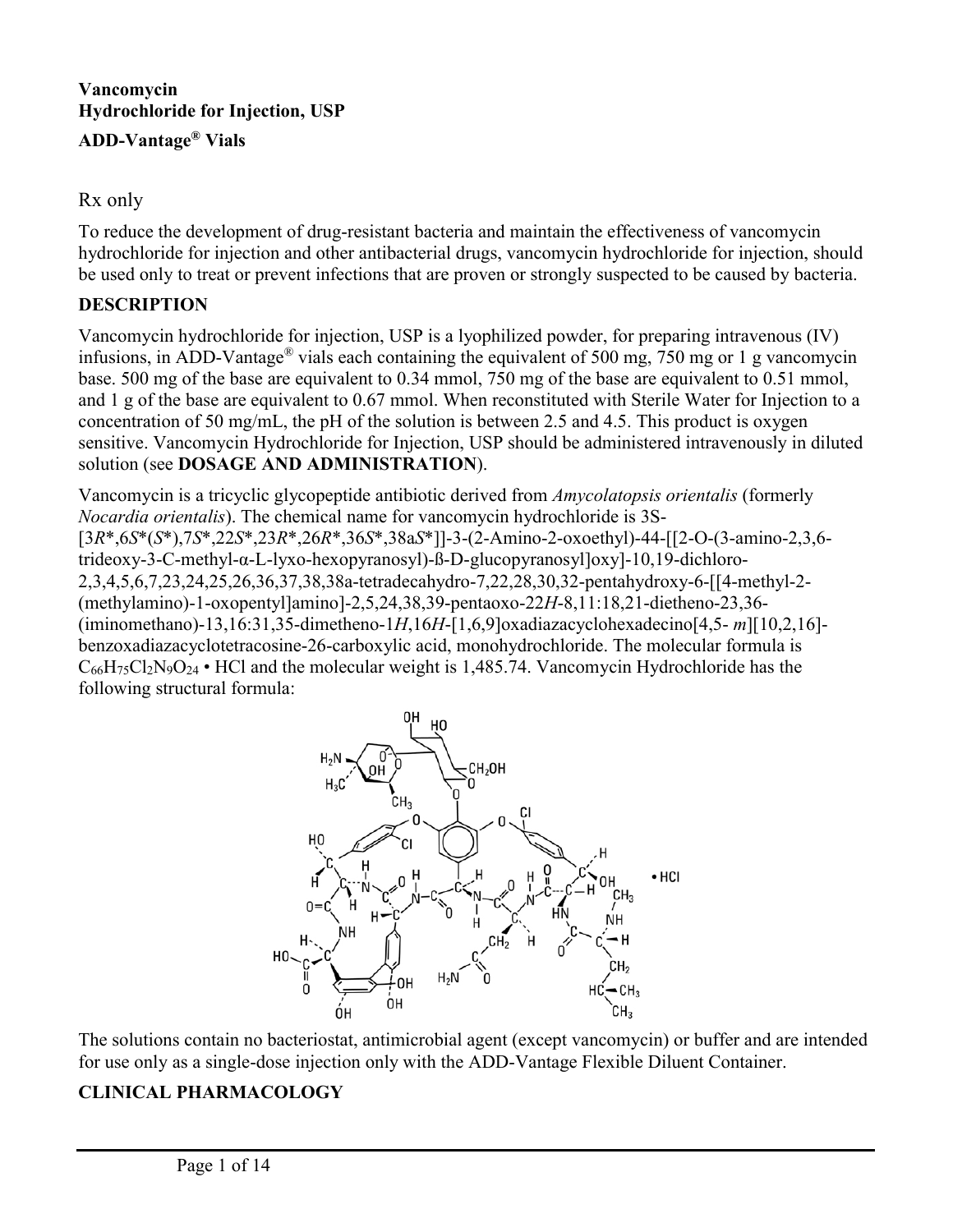Vancomycin is poorly absorbed after oral administration.

In subjects with normal kidney function, multiple intravenous dosing of 1 g of vancomycin (15 mg/kg) infused over 60 minutes produces mean plasma concentrations of approximately 63 mcg/mL immediately after the completion of infusion, mean plasma concentrations of approximately 23 mcg/mL 2 hours after infusion, and mean plasma concentrations of approximately 8 mcg/mL 11 hours after the end of the infusion. Multiple dosing of 500 mg infused over 30 minutes produces mean plasma concentrations of about 49 mcg/mL at the completion of infusion, mean plasma concentrations of about 19 mcg/mL 2 hours after infusion, and mean plasma concentrations of about 10 mcg/mL 6 hours after infusion. The plasma concentrations during multiple dosing are similar to those after a single dose.

The mean elimination half-life of vancomycin from plasma is 4 to 6 hours in subjects with normal renal function. In the first 24 hours, about 75% of an administered dose of vancomycin is excreted in urine by glomerular filtration. Mean plasma clearance is about 0.058 L/kg/h, and mean renal clearance is about 0.048 L/kg/h. Renal dysfunction slows excretion of vancomycin. In anephric patients, the average half-life of elimination is 7.5 days. The distribution coefficient is from 0.3 to 0.43 L/kg. There is no apparent metabolism of the drug. About 60% of an intraperitoneal dose of vancomycin administered during peritoneal dialysis is absorbed systemically in 6 hours. Serum concentrations of about 10 mcg/mL are achieved by intraperitoneal injection of 30 mg/kg of vancomycin. However, the safety and efficacy of the intraperitoneal use of vancomycin has not been established in adequate and well-controlled trials (see **PRECAUTIONS**).

Total systemic and renal clearance of vancomycin may be reduced in the elderly. Vancomycin is approximately 55% serum protein bound as measured by ultrafiltration at vancomycin serum concentrations of 10 to 100 mcg/mL. After IV administration of vancomycin, inhibitory concentrations are present in pleural, pericardial, ascitic, and synovial fluids; in urine; in peritoneal dialysis fluid; and in atrial appendage tissue. Vancomycin does not readily diffuse across normal meninges into the spinal fluid; but, when the meninges are inflamed, penetration into the spinal fluid occurs.

# **MICROBIOLOGY**

The bactericidal action of vancomycin results primarily from inhibition of cell-wall biosynthesis. In addition, vancomycin alters bacterial-cell-membrane permeability and RNA synthesis. There is no cross-resistance between vancomycin and other antibiotics. Vancomycin is not active *in vitro* against gram-negative bacilli, mycobacteria, or fungi.

### **Synergy**

The combination of vancomycin and an aminoglycoside acts synergistically *in vitro* against many strains of *Staphylococcus aureus*, *Streptococcus bovis*, enterococci, and the viridans group streptococci.

Vancomycin has been shown to be active against most strains of the following microorganisms, both *in vitro* and in clinical infections as described in the **INDICATIONS AND USAGE** section.

### **Aerobic gram-positive microorganisms**

Diphtheroids Enterococci (e.g., *Enterococcus faecalis*) Staphylococci, including *Staphylococcus aureus* and *Staphylococcus epidermidis* (including heterogeneous methicillin-resistant strains) *Streptococcus bovis* Viridans group streptococci

The following *in vitro* data are available, **but their clinical significance is unknown**.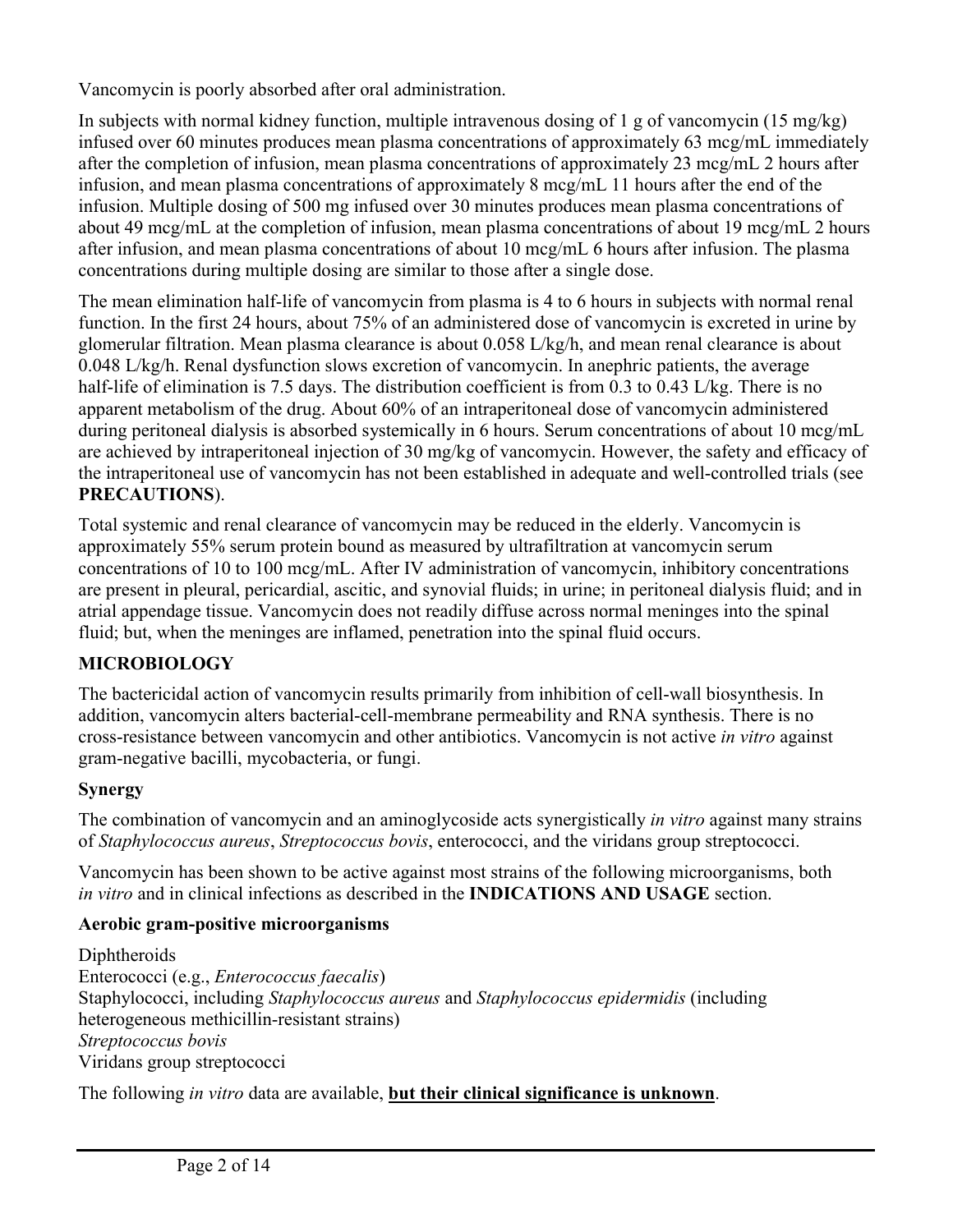Vancomycin exhibits *in vitro* MIC's of 1 mcg/mL or less against most (≥ 90%) strains of streptococci listed below and MIC's of 4 mcg/mL or less against most ( $\geq 90\%$ ) strains of other listed microorganisms; however, the safety and effectiveness of vancomycin in treating clinical infections due to these microorganisms have not been established in adequate and well-controlled clinical trials.

### **Aerobic gram-positive microorganisms**

*Listeria monocytogenes Streptococcus pyogenes Streptococcus pneumoniae* (including penicillin-resistant strains) *Streptococcus agalactiae*

#### **Anaerobic gram-positive microorganisms**

*Actinomyces* species *Lactobacillus* species

### **Susceptibility Testing**

For specific information regarding susceptibility test interpretive criteria and associated test methods and quality control standards recognized by FDA for this drug, please see: [https://www.fda.gov/STIC.](https://www.fda.gov/STIC)

### **INDICATIONS AND USAGE**

Vancomycin hydrochloride for injection is indicated for the treatment of serious or severe infections caused by susceptible strains of methicillin-resistant (β-lactam-resistant) staphylococci. It is indicated for penicillin-allergic patients, for patients who cannot receive or who have failed to respond to other drugs, including the penicillins or cephalosporins, and for infections caused by vancomycin-susceptible organisms that are resistant to other antimicrobial drugs. Vancomycin hydrochloride for injection is indicated for initial therapy when methicillin-resistant staphylococci are suspected, but after susceptibility data are available, therapy should be adjusted accordingly.

Vancomycin hydrochloride for injection is effective in the treatment of staphylococcal endocarditis. Its effectiveness has been documented in other infections due to staphylococci, including septicemia, bone infections, lower respiratory tract infections, skin and skin structure infections. When staphylococcal infections are localized and purulent, antibiotics are used as adjuncts to appropriate surgical measures.

Vancomycin hydrochloride for injection has been reported to be effective alone or in combination with an aminoglycoside for endocarditis caused by *S. viridans* or *S. bovis*. For endocarditis caused by enterococci (e.g., *E. faecalis*), vancomycin has been reported to be effective only in combination with an aminoglycoside.

Vancomycin hydrochloride for injection has been reported to be effective for the treatment of diphtheroid endocarditis. Vancomycin hydrochloride for injection has been used successfully in combination with either rifampin, an aminoglycoside, or both in early-onset prosthetic valve endocarditis caused by *S. epidermidis* or diphtheroids.

Specimens for bacteriologic cultures should be obtained in order to isolate and identify causative organisms and to determine their susceptibilities to vancomycin.

To reduce the development of drug-resistant bacteria and maintain the effectiveness of vancomycin hydrochloride for injection and other antibacterial drugs, vancomycin hydrochloride for injection should be used only to treat or prevent infections that are proven or strongly suspected to be caused by susceptible bacteria. When culture and susceptibility information are available, they should be considered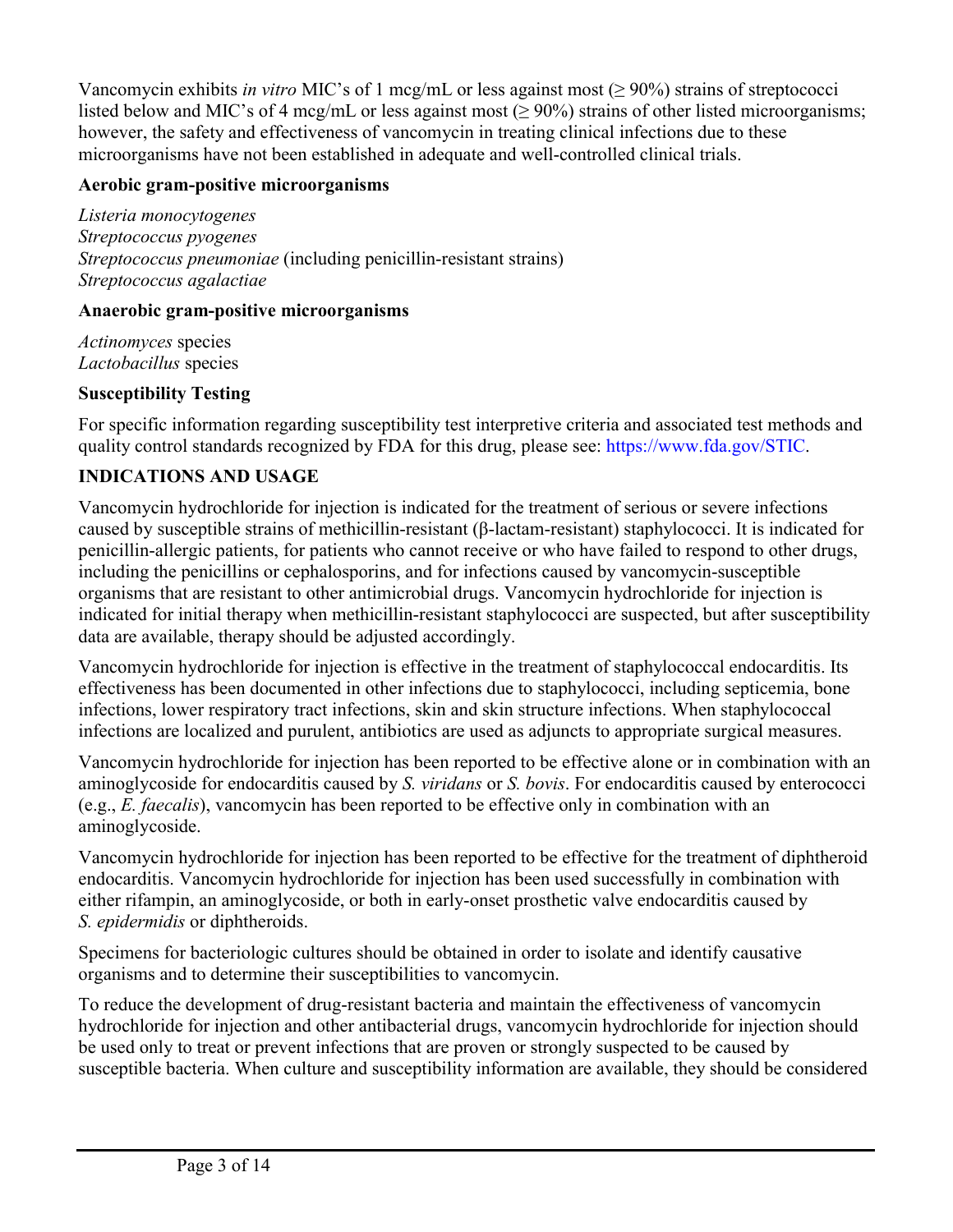in selecting or modifying antibacterial therapy. In the absence of such data, local epidemiology and susceptibility patterns may contribute to the empiric selection of therapy.

The parenteral form of vancomycin hydrochloride may be administered orally for treatment of antibiotic-associated pseudomembranous colitis produced by *C. difficile* and for staphylococcal enterocolitis. Parenteral administration of vancomycin hydrochloride alone is of unproven benefit for these indications. Vancomycin is not effective by the oral route for other types of infections.

### **CONTRAINDICATIONS**

Vancomycin hydrochloride for injection is contraindicated in patients with known hypersensitivity to this antibiotic.

### **WARNINGS**

### **Infusion Reactions**

Rapid bolus administration (e.g., over several minutes) may be associated with exaggerated hypotension, including shock and rarely cardiac arrest.

Vancomycin hydrochloride for injection should be administered in a diluted solution over a period of not less than 60 minutes to avoid rapid-infusion-related reactions. Stopping the infusion usually results in prompt cessation of these reactions.

### **Nephrotoxicity**

Systemic vancomycin exposure may result in acute kidney injury (AKI). The risk of AKI increases as systemic exposure/serum levels increase. Monitor renal function in all patients, especially patients with underlying renal impairment, patients with co-morbidities that predispose to renal impairment, and patients receiving concomitant therapy with a drug known to be nephrotoxic.

### **Ototoxicity**

Ototoxicity has occurred in patients receiving vancomycin hydrochloride for injection. It may be transient or permanent. It has been reported mostly in patients who have been given excessive doses, who have an underlying hearing loss, or who are receiving concomitant therapy with another ototoxic agent, such as an aminoglycoside. Vancomycin should be used with caution in patients with renal insufficiency because the risk of toxicity is appreciably increased by high, prolonged blood concentrations.

Dosage of vancomycin hydrochloride for injection must be adjusted for patients with renal dysfunction (see **PRECAUTIONS** and **DOSAGE AND ADMINISTRATION**).

### **Severe Dermatologic Reactions**

Severe dermatologic reactions such as toxic epidermal necrolysis (TEN), Stevens-Johnson syndrome (SJS), drug reaction with eosinophilia and systemic symptoms (DRESS), acute generalized exanthematous pustulosis (AGEP), and linear IgA bullous dermatosis (LABD) have been reported in association with the use of vancomycin. Cutaneous signs or symptoms reported include skin rashes, mucosal lesions, and blisters.

Discontinue vancomycin hydrochloride for injection at the first appearance of signs and symptoms of TEN, SJS, DRESS, AGEP, or LABD.

### *Clostridioides difficile Associated Diarrhea (CDAD)*

*Clostridioides difficile* associated diarrhea (CDAD) has been reported with use of nearly all antibacterial agents, including vancomycin hydrochloride for injection, and may range in severity from mild diarrhea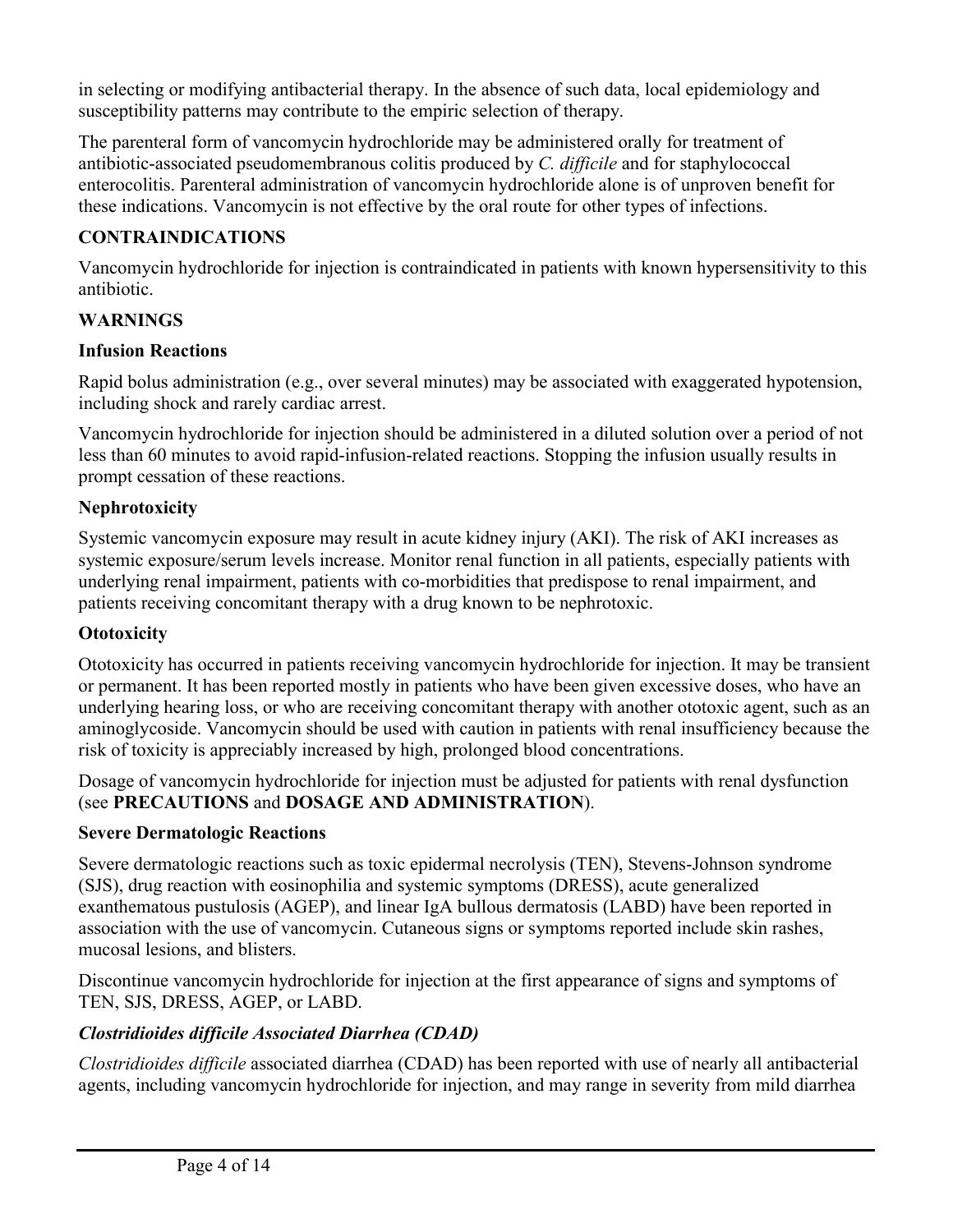to fatal colitis. Treatment with antibacterial agents alters the normal flora of the colon leading to overgrowth of *C. difficile.*

*C. difficile* produces toxins A and B which contribute to the development of CDAD. Hypertoxin producing strains of *C. difficile* cause increased morbidity and mortality, as these infections can be refractory to antimicrobial therapy and may require colectomy. CDAD must be considered in all patients who present with diarrhea following antibiotic use. Careful medical history is necessary since CDAD has been reported to occur over two months after the administration of antibacterial agents.

If CDAD is suspected or confirmed, ongoing antibiotic use not directed against *C. difficile* may need to be discontinued. Appropriate fluid and electrolyte management, protein supplementation, antibiotic treatment of *C. difficile*, and surgical evaluation should be instituted as clinically indicated.

# **Hemorrhagic Occlusive Retinal Vasculitis (HORV)**

Hemorrhagic occlusive retinal vasculitis, including permanent loss of vision, occurred in patients receiving intracameral or intravitreal administration of vancomycin during or after cataract surgery. The safety and efficacy of vancomycin administered by the intracameral or the intravitreal route have not been established by adequate and well-controlled trials. Vancomycin is not indicated for the prophylaxis of endophthalmitis.

# **PRECAUTIONS**

Clinically significant serum concentrations have been reported in some patients being treated for active *C. difficile*-induced pseudomembranous colitis after multiple oral doses of vancomycin.

Prolonged use of vancomycin hydrochloride for injection may result in the overgrowth of nonsusceptible microorganisms. Careful observation of the patient is essential. If superinfection occurs during therapy, appropriate measures should be taken. In rare instances, there have been reports of pseudomembranous colitis due to *C. difficile* developing in patients who received intravenous vancomycin hydrochloride for injection.

Serial tests of auditory function may be helpful in order to minimize the risk of ototoxicity.

Reversible neutropenia has been reported in patients receiving vancomycin hydrochloride for injection (see **ADVERSE REACTIONS**). Patients who will undergo prolonged therapy with vancomycin hydrochloride for injection or those who are receiving concomitant drugs which may cause neutropenia should have periodic monitoring of the leukocyte count.

Vancomycin hydrochloride for injection is irritating to tissue and must be given by a secure IV route of administration. Pain, tenderness, and necrosis occur with intramuscular (IM) injection of vancomycin hydrochloride for injection or with inadvertent extravasation. Thrombophlebitis may occur, the frequency and severity of which can be minimized by administering the drug slowly as a dilute solution (2.5 to 5 g/L) and by rotation of venous access sites.

There have been reports that the frequency of infusion-related events (including hypotension, flushing, erythema, urticaria, and pruritus) increases with the concomitant administration of anesthetic agents. Infusion-related events may be minimized by the administration of vancomycin as a 60-minute infusion prior to anesthetic induction. The safety and efficacy of vancomycin administered by the intrathecal (intralumbar or intraventricular) route or by the intraperitoneal route have not been established by adequate and well-controlled trials.

Reports have revealed that administration of sterile vancomycin by the intraperitoneal route during continuous ambulatory peritoneal dialysis (CAPD) has resulted in a syndrome of chemical peritonitis. To date, this syndrome has ranged from cloudy dialysate alone to a cloudy dialysate accompanied by variable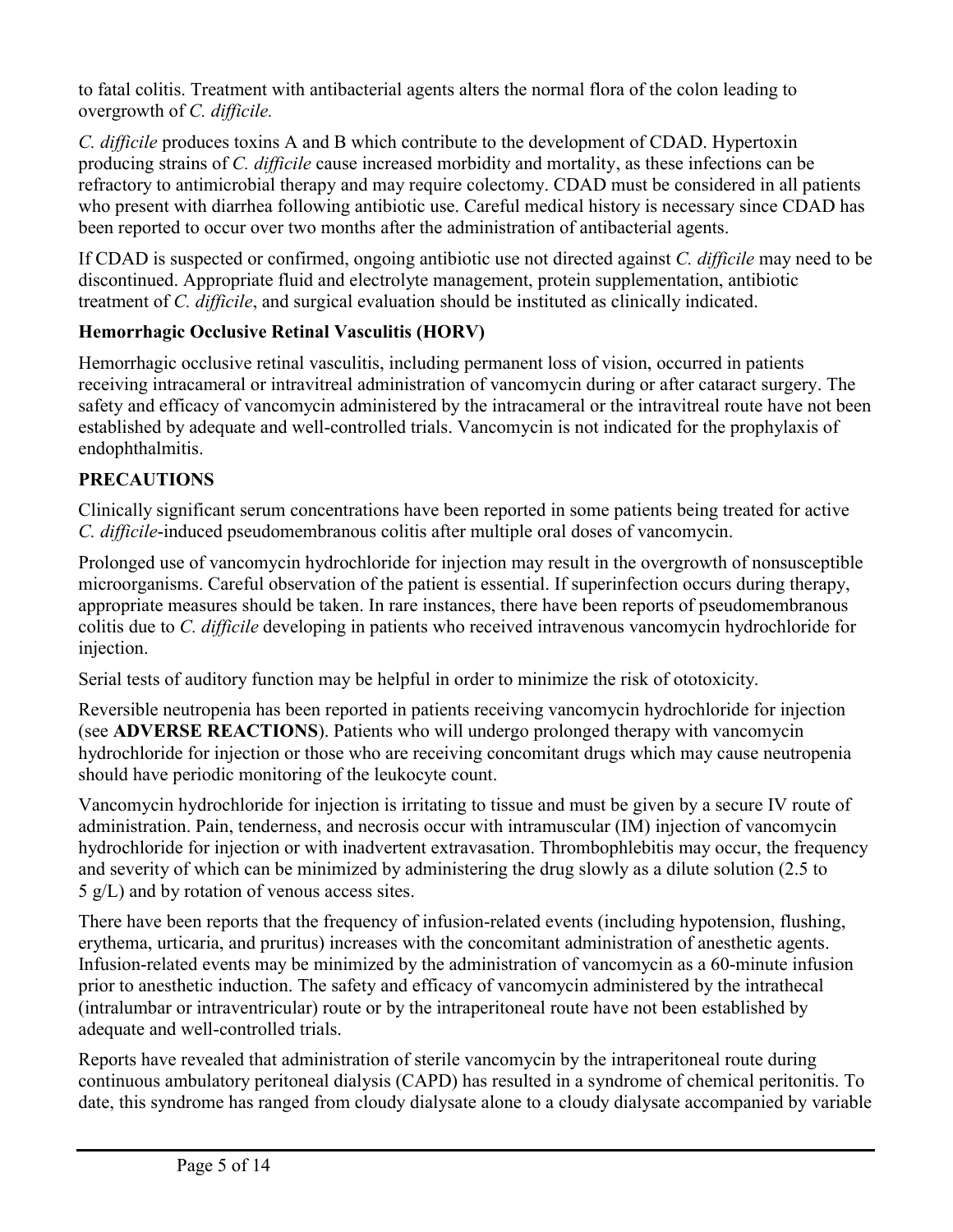degrees of abdominal pain and fever. This syndrome appears to be short-lived after discontinuation of intraperitoneal vancomycin.

Prescribing vancomycin hydrochloride for injection in the absence of a proven or strongly suspected bacterial infection or a prophylactic indication is unlikely to provide benefit to the patient and increases the risk of the development of drug-resistant bacteria.

### **Drug Interactions**

Concomitant administration of vancomycin and anesthetic agents has been associated with erythema and histamine-like flushing (see **Pediatric Use** - **PRECAUTIONS**) and anaphylactoid reactions (see **ADVERSE REACTIONS**).

Monitor renal function in patients receiving vancomycin and concurrent and/or sequential systemic or topical use of other potentially neurotoxic and/or nephrotoxic drugs, such as amphotericin B, aminoglycosides, bacitracin, polymixin B, colistin, viomycin, or cisplatin.

### **Carcinogenesis, Mutagenesis, Impairment of Fertility**

Although no long-term studies in animals have been performed to evaluate carcinogenic potential, no mutagenic potential of vancomycin hydrochloride for injection was found in standard laboratory tests. No definitive fertility studies have been performed.

### **Pregnancy**

### *Teratogenic Effects*

Animal reproduction studies have not been conducted with vancomycin. It is not known whether vancomycin can affect reproduction capacity. In a controlled clinical study, the potential ototoxic and nephrotoxic effects of vancomycin on infants were evaluated when the drug was administered to pregnant women for serious staphylococcal infections complicating intravenous drug abuse. Vancomycin was found in cord blood. No sensorineural hearing loss or nephrotoxicity attributable to vancomycin was noted. One infant whose mother received vancomycin in the third trimester experienced conductive hearing loss that was not attributed to the administration of vancomycin. Because the number of patients treated in this study was limited and vancomycin was administered only in the second and third trimesters, it is not known whether vancomycin causes fetal harm. Vancomycin should be given to a pregnant woman only if clearly needed.

### **Nursing Mothers**

Vancomycin hydrochloride for injection is excreted in human milk. Caution should be exercised when vancomycin hydrochloride for injection is administered to a nursing woman. Because of the potential for adverse events, a decision should be made whether to discontinue nursing or to discontinue the drug, taking into account the importance of the drug to the mother.

### **Pediatric Use**

In pediatric patients, it may be appropriate to confirm desired vancomycin serum concentrations. Concomitant administration of vancomycin and anesthetic agents has been associated with erythema and histamine-like flushing in pediatric patients (see **PRECAUTIONS**).

### **Geriatric Use**

The natural decrement of glomerular filtration with increasing age may lead to elevated vancomycin serum concentrations if dosage is not adjusted. Vancomycin dosage schedules should be adjusted in elderly patients (see **DOSAGE AND ADMINISTRATION**).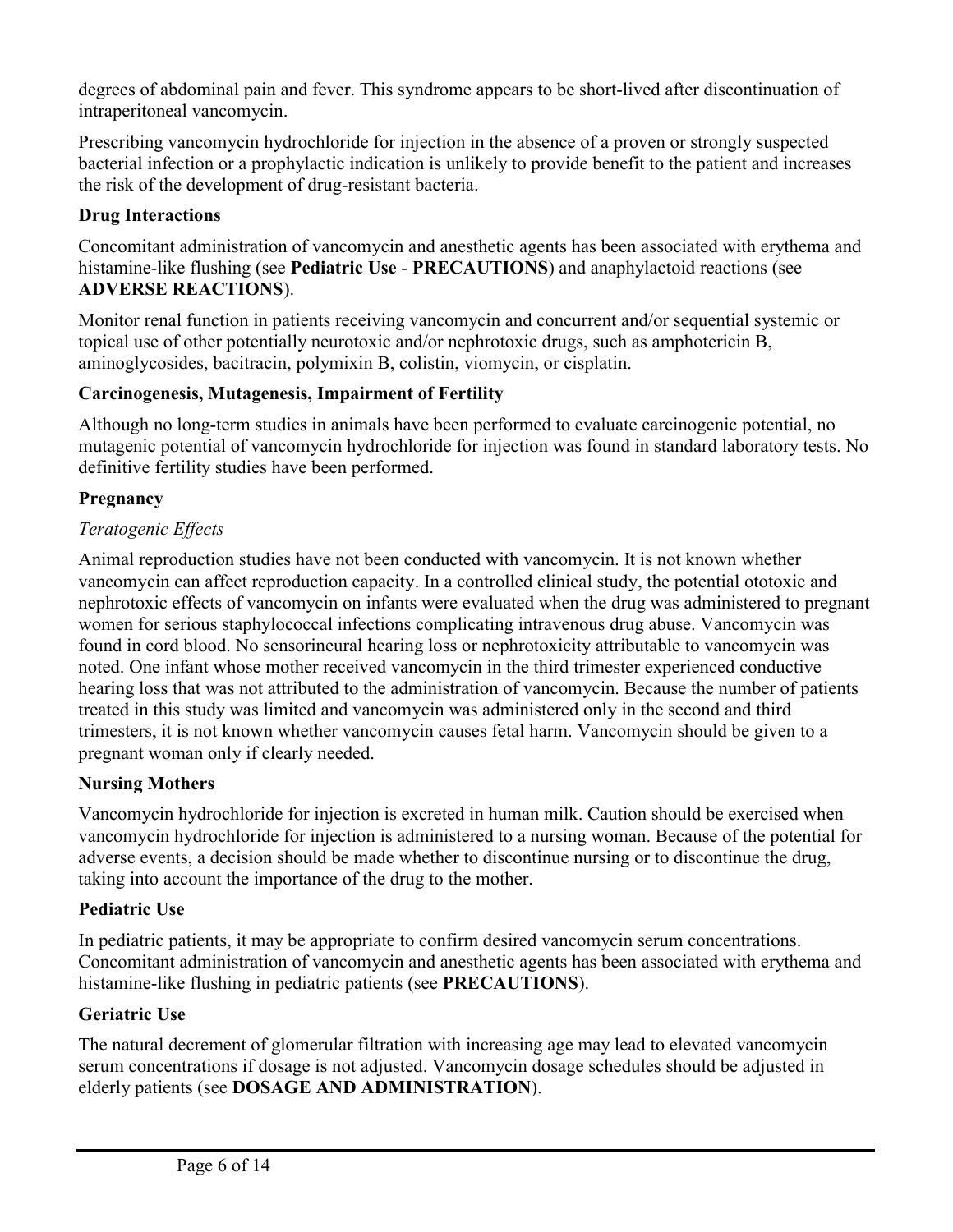### **Information for Patients**

#### *Severe Dermatologic Reactions*

Advise patients about the signs and symptoms of serious skin manifestations. Instruct patients to stop vancomycin hydrochloride for injection immediately and promptly seek medical attention at the first signs or symptoms of skin rash, mucosal lesions, and blisters (see **WARNINGS**).

Patients should be counseled that antibacterial drugs including vancomycin hydrochloride for injection should only be used to treat bacterial infections. They do not treat viral infections (e.g., the common cold). When vancomycin hydrochloride for injection is prescribed to treat a bacterial infection, patients should be told that although it is common to feel better early in the course of therapy, the medication should be taken exactly as directed. Skipping doses or not completing the full course of therapy may (1) decrease the effectiveness of the immediate treatment and (2) increase the likelihood that bacteria will develop resistance and will not be treatable by vancomycin hydrochloride for injection or other antibacterial drugs in the future.

Diarrhea is a common problem caused by antibiotics which usually ends when the antibiotic is discontinued. Sometimes after starting treatment with antibiotics, patients can develop watery and bloody stools (with or without stomach cramps and fever) even as late as two or more months after having taken the last dose of the antibiotic. If this occurs, patients should contact their physician as soon as possible.

#### **ADVERSE REACTIONS**

#### **Infusion-Related Events**

During or soon after rapid infusion of vancomycin hydrochloride for injection, patients may develop anaphylactoid reactions, including hypotension (see **ANIMAL PHARMACOLOGY**), wheezing, dyspnea, urticaria, or pruritus. Rapid infusion may also cause flushing of the upper body ("red neck") or pain and muscle spasm of the chest and back. These reactions usually resolve within 20 minutes but may persist for several hours. Such events are infrequent if vancomycin hydrochloride for injection is given by a slow infusion over 60 minutes. In studies of normal volunteers, infusion-related events did not occur when vancomycin hydrochloride for injection was administered at a rate of 10 mg/min or less.

#### **Nephrotoxicity**

Systemic vancomycin exposure may result in acute kidney injury (AKI). The risk of AKI increases as systemic exposure/serum levels increase. Additional risk factors for AKI in patients receiving vancomycin include receipt of concomitant drugs known to be nephrotoxic, in patients with pre-existing renal impairment, or with co-morbidities that predispose to renal impairment. Interstitial nephritis has also been reported in patients receiving vancomycin.

#### **Gastrointestinal**

Onset of pseudomembranous colitis symptoms may occur during or after antibiotic treatment (see **WARNINGS**).

#### **Ototoxicity**

A few dozen cases of hearing loss associated with vancomycin have been reported. Most of these patients had kidney dysfunction or a preexisting hearing loss or were receiving concomitant treatment with an ototoxic drug. Vertigo, dizziness, and tinnitus have been reported rarely.

#### **Hematopoietic**

Reversible neutropenia, usually starting 1 week or more after onset of therapy with vancomycin or after a total dosage of more than 25 g, has been reported for several dozen patients.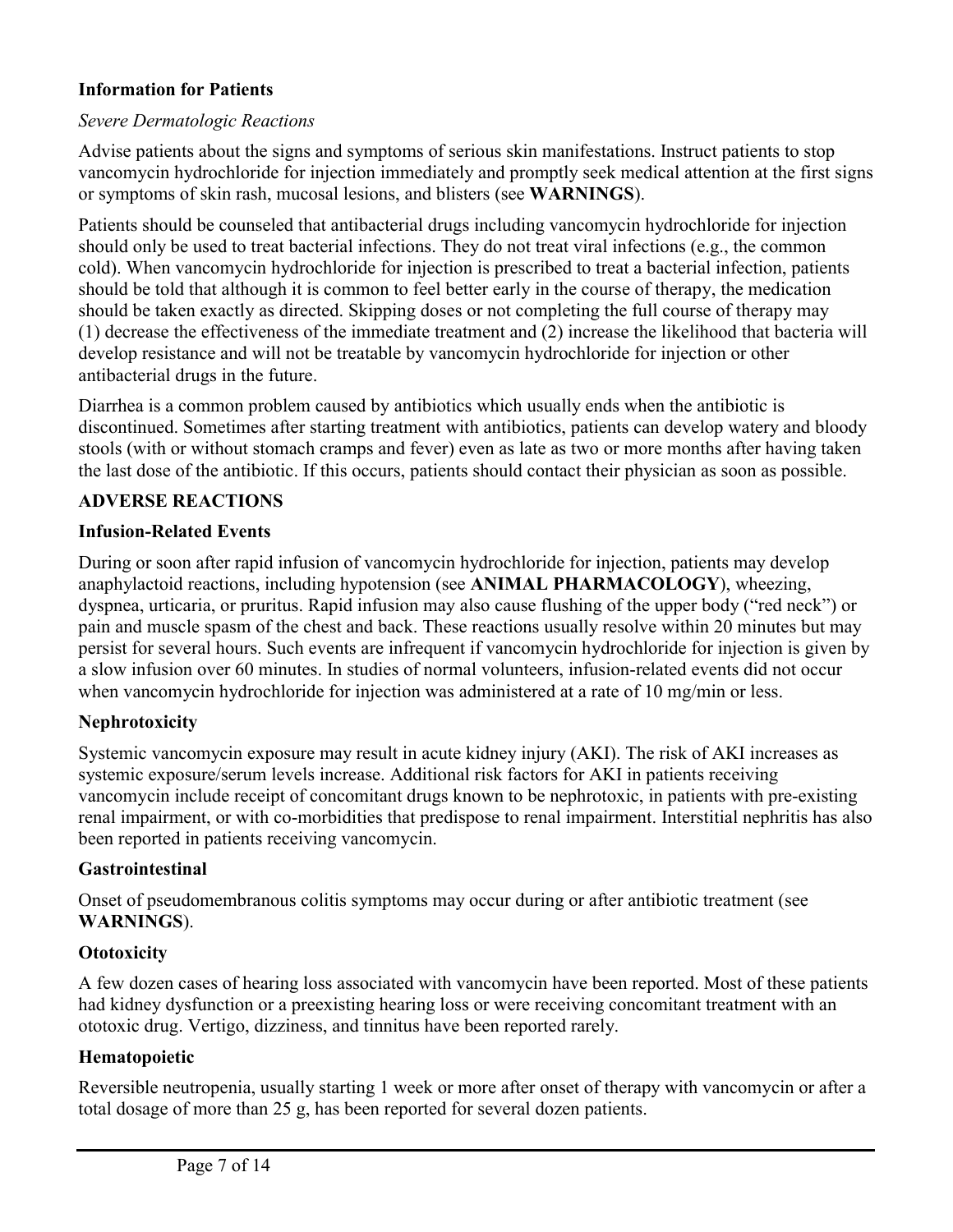Neutropenia appears to be promptly reversible when vancomycin is discontinued. Thrombocytopenia has rarely been reported. Although a causal relationship has not been established, reversible agranulocytosis (granulocytes  $\leq 500/\text{mm}^3$ ) has been reported rarely.

### **Phlebitis**

Inflammation at the injection site has been reported.

### **Miscellaneous**

Patients have been reported to have had anaphylaxis, drug fever, nausea, chills, eosinophilia, rashes including exfoliative dermatitis, Stevens-Johnson syndrome (see **WARNINGS**, Severe Dermatologic Reactions), and vasculitis in association with the administration of vancomycin.

Chemical peritonitis has been reported following intraperitoneal administration (see **PRECAUTIONS**).

## **Post Marketing Reports**

The following adverse reactions have been identified during post-approval use of vancomycin. Because these reactions are reported voluntarily from a population of uncertain size, it is not possible to reliably estimate their frequency or establish a causal relationship to drug exposure.

### *Skin and Subcutaneous Tissue Disorders*

Severe dermatologic reactions such as toxic epidermal necrolysis (TEN), drug reaction with eosinophilia and systemic symptoms (DRESS), acute generalized exanthematous pustulosis (AGEP), and linear IgA bullous dermatosis (LABD) (see **WARNINGS**, Severe Dermatologic Reactions).

To report SUSPECTED ADVERSE EVENTS, contact FDA at 1-800-FDA-1088 or [www.fda.gov/medwatch](http://www.fda.gov/medwatch).

# **OVERDOSAGE**

Supportive care is advised, with maintenance of glomerular filtration. Vancomycin is poorly removed by dialysis. Hemofiltration and hemoperfusion with polysulfone resin have been reported to result in increased vancomycin clearance. The median lethal intravenous dose is 319 mg/kg in rats and 400 mg/kg in mice.

To obtain up-to-date information about the treatment of overdose, a good resource is your certified Regional Poison Control Center. Telephone numbers of certified poison control centers are listed in the *Physicians' Desk Reference (PDR).* In managing overdosage, consider the possibility of multiple drug overdoses, interaction among drugs, and unusual drug kinetics in your patient.

# **DOSAGE AND ADMINISTRATION**

Infusion-related events are related to both the concentration and the rate of administration of vancomycin. Concentrations of no more than 5 mg/mL and rates of no more than 10 mg/min are recommended in adults (see also age-specific recommendations). In selected patients in need of fluid restriction, a concentration up to 10 mg/mL may be used; use of such higher concentrations may increase the risk of infusion-related events. An infusion rate of 10 mg/min or less is associated with fewer infusion-related events (see **ADVERSE REACTIONS**). Infusion-related events may occur, however, at any rate or concentration.

The use of ADD-Vantage vials of vancomycin hydrochloride is indicated only when doses of 500 mg, 750 mg or 1 g are appropriate. Patient factors, such as renal function and age, are critical in calculating correct dosage regimens (see below). If doses of 500 mg, 750 mg or 1 g are determined to be inappropriate, conventional vials of vancomycin hydrochloride should be used. ADD-VANTAGE VIALS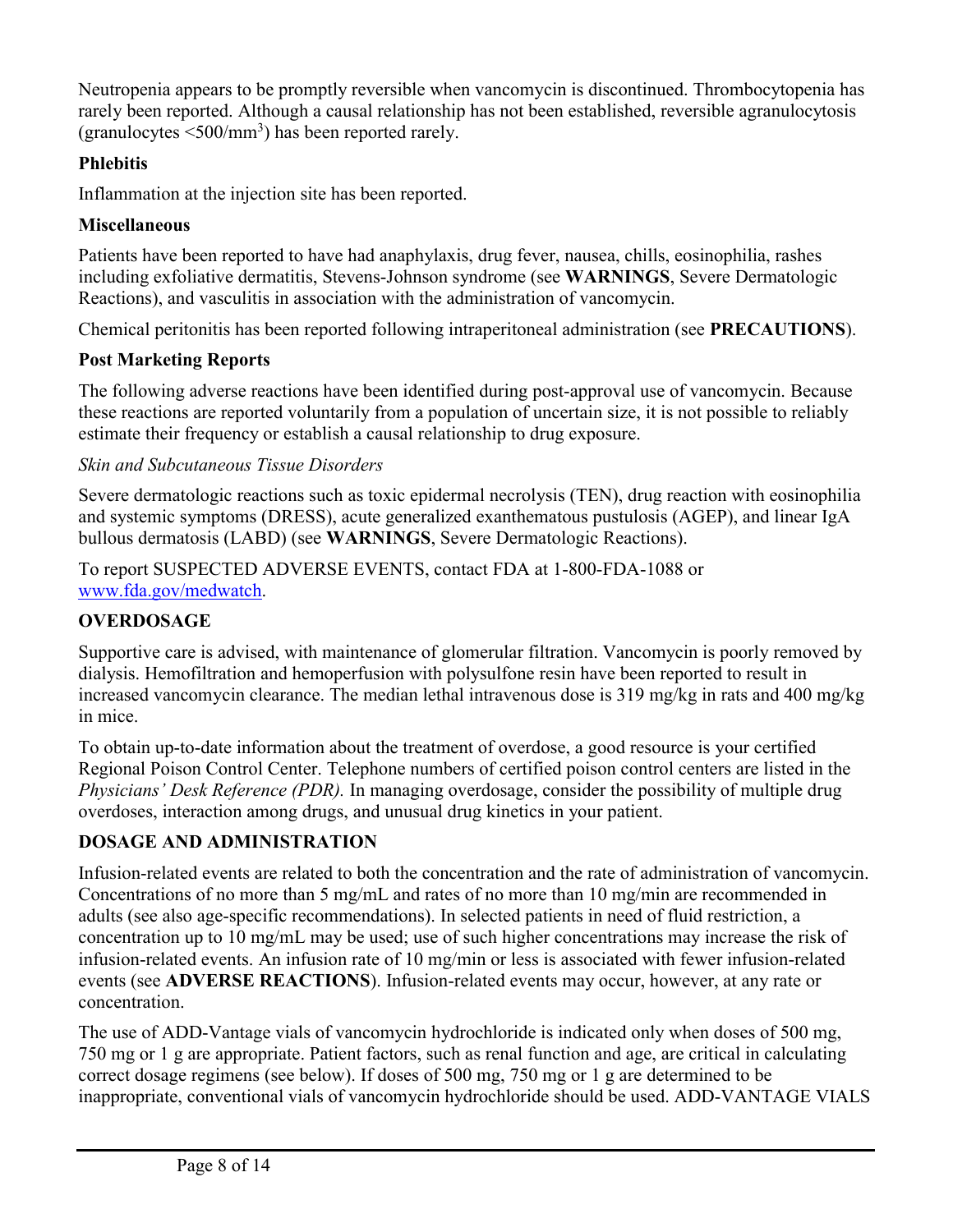#### OF VANCOMYCIN HYDROCHLORIDE SHOULD NOT BE USED IN NEONATES, INFANTS, OR PEDIATRIC PATIENTS WHO REQUIRE DOSES OF LESS THAN 500 MG.

#### **Patients with Normal Renal Function**

#### *Adults*

The usual daily intravenous dose is 2 g divided either as 500 mg every 6 hours or 1 g every 12 hours. Each dose should be administered at no more than 10 mg/min or over a period of at least 60 minutes, whichever is longer. Other patient factors, such as age or obesity, may call for modification of the usual intravenous daily dose.

#### *Pediatric patients*

The usual intravenous dosage of vancomycin is 10 mg/kg per dose given every 6 hours. Each dose should be administered over a period of at least 60 minutes. Close monitoring of serum concentrations of vancomycin may be warranted in these patients.

#### *Neonates*

In pediatric patients up to the age of 1 month, the total daily intravenous dosage may be lower. In neonates, an initial dose of 15 mg/kg is suggested, followed by 10 mg/kg every 12 hours for neonates in the 1st week of life and every 8 hours thereafter up to the age of 1 month. Each dose should be administered over 60 minutes. In premature infants, vancomycin clearance decreases as postconceptional age decreases. Therefore, longer dosing intervals may be necessary in premature infants. Close monitoring of serum concentrations of vancomycin is recommended in these patients.

### **Patients with Impaired Renal Function and Elderly Patients**

Dosage adjustment must be made in patients with impaired renal function. In premature infants and the elderly, greater dosage reductions than expected may be necessary because of decreased renal function. Measurement of vancomycin serum concentrations can be helpful in optimizing therapy, especially in seriously ill patients with changing renal function. Vancomycin serum concentrations can be determined by use of microbiologic assay, radioimmunoassay, fluorescence polarization immunoassay, fluorescence immunoassay, or high-pressure liquid chromatography. If creatinine clearance can be measured or estimated accurately, the dosage for most patients with renal impairment can be calculated using the following table. The dosage of vancomycin hydrochloride for injection per day in mg is about 15 times the glomerular filtration rate in mL/min (see following table).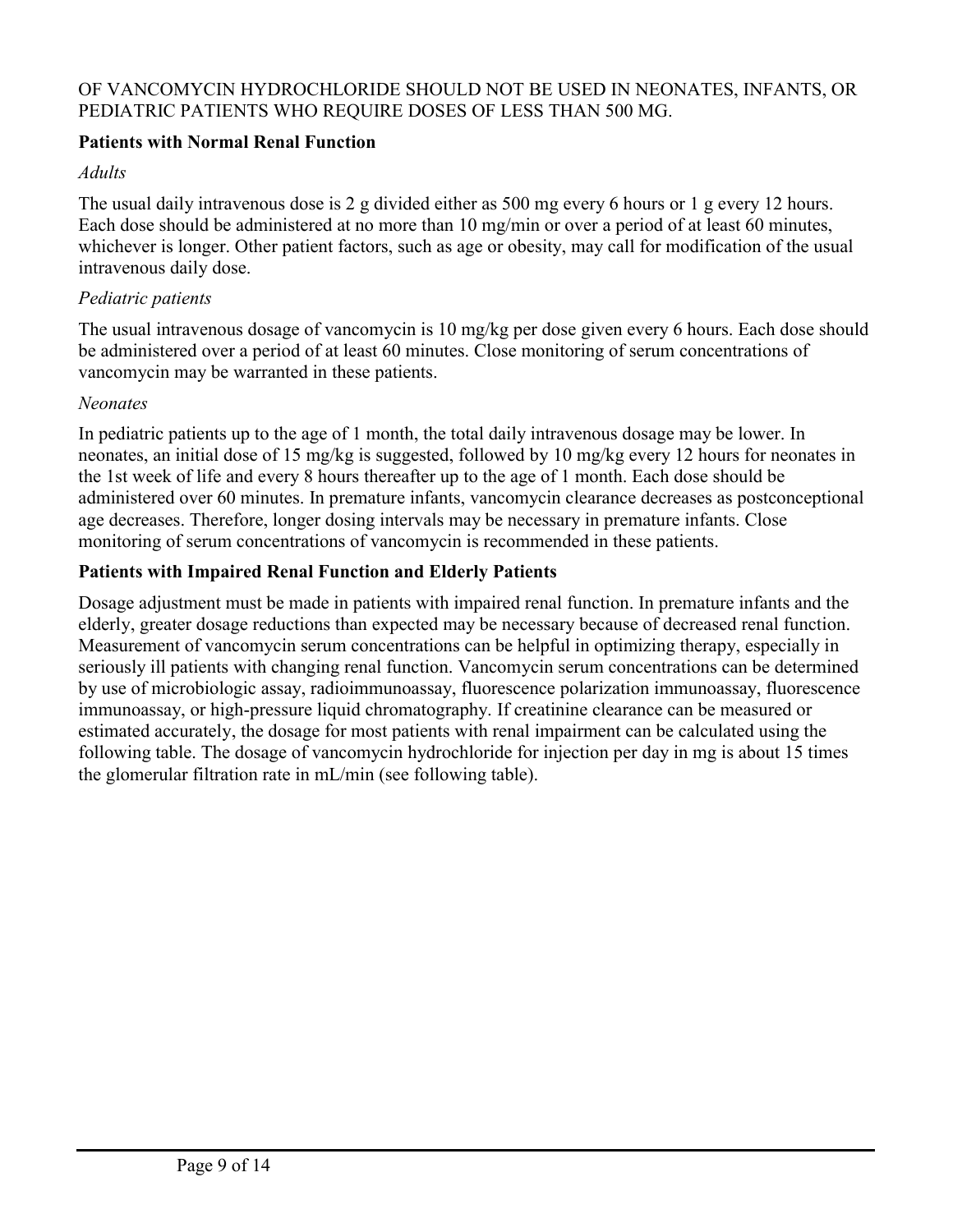| <b>DOSAGE TABLE FOR VANCOMYCIN IN</b><br><b>PATIENTS WITH IMPAIRED RENAL FUNCTION</b>  |                                   |
|----------------------------------------------------------------------------------------|-----------------------------------|
| (Adapted from Moellering et al <sup>1</sup> )<br><b>Creatinine Clearance</b><br>mL/min | <b>Vancomycin Dose</b><br>mg/24 h |
| 100<br>90                                                                              | 1,545<br>1,390                    |
| 80                                                                                     | 1,235                             |
| 70<br>60                                                                               | 1,080<br>925                      |
| 50<br>40                                                                               | 770<br>620                        |
| 30                                                                                     | 465                               |
| 20                                                                                     | 310<br>155                        |

The initial dose should be no less than 15 mg/kg, even in patients with mild to moderate renal insufficiency. The table is not valid for functionally anephric patients. For such patients, an initial dose of 15 mg/kg of body weight should be given to achieve prompt therapeutic serum concentrations. The dose required to maintain stable concentrations is 1.9 mg/kg/24 h. In patients with marked renal impairment, it may be more convenient to give maintenance doses of 250 to 1,000 mg once every several days rather than administering the drug on a daily basis. In anuria, a dose of 1,000 mg every 7 to 10 days has been recommended. When only serum creatinine is known, the following formula (based on sex, weight, and age of the patient) may be used to calculate creatinine clearance. Calculated creatinine clearances (mL/min) are only estimates. The creatinine clearance should be measured promptly.

| Men:   | [Weight (kg) x $(140 - age \text{ in years})$ ]<br>72 x serum creatinine concentration $(mg/dL)$ |
|--------|--------------------------------------------------------------------------------------------------|
| Women: | $0.85$ x above value                                                                             |

The serum creatinine must represent a steady state of renal function. Otherwise, the estimated value for creatinine clearance is not valid. Such a calculated clearance is an overestimate of actual clearance in patients with conditions: (1) characterized by decreasing renal function, such as shock, severe heart failure, or oliguria; (2) in which a normal relationship between muscle mass and total body weight is not present, such as in obese patients or those with liver disease, edema, or ascites; and (3) accompanied by debilitation, malnutrition, or inactivity. The safety and efficacy of vancomycin administration by the intrathecal (intralumbar or intraventricular) routes have not been established. Intermittent infusion is the recommended method of administration.

### **Preparation and Stability**

Vancomycin Hydrochloride ADD-Vantage vials should be used only with approved diluents (5% dextrose injection or 0.9% sodium chloride injection) (see **INSTRUCTIONS FOR USE**).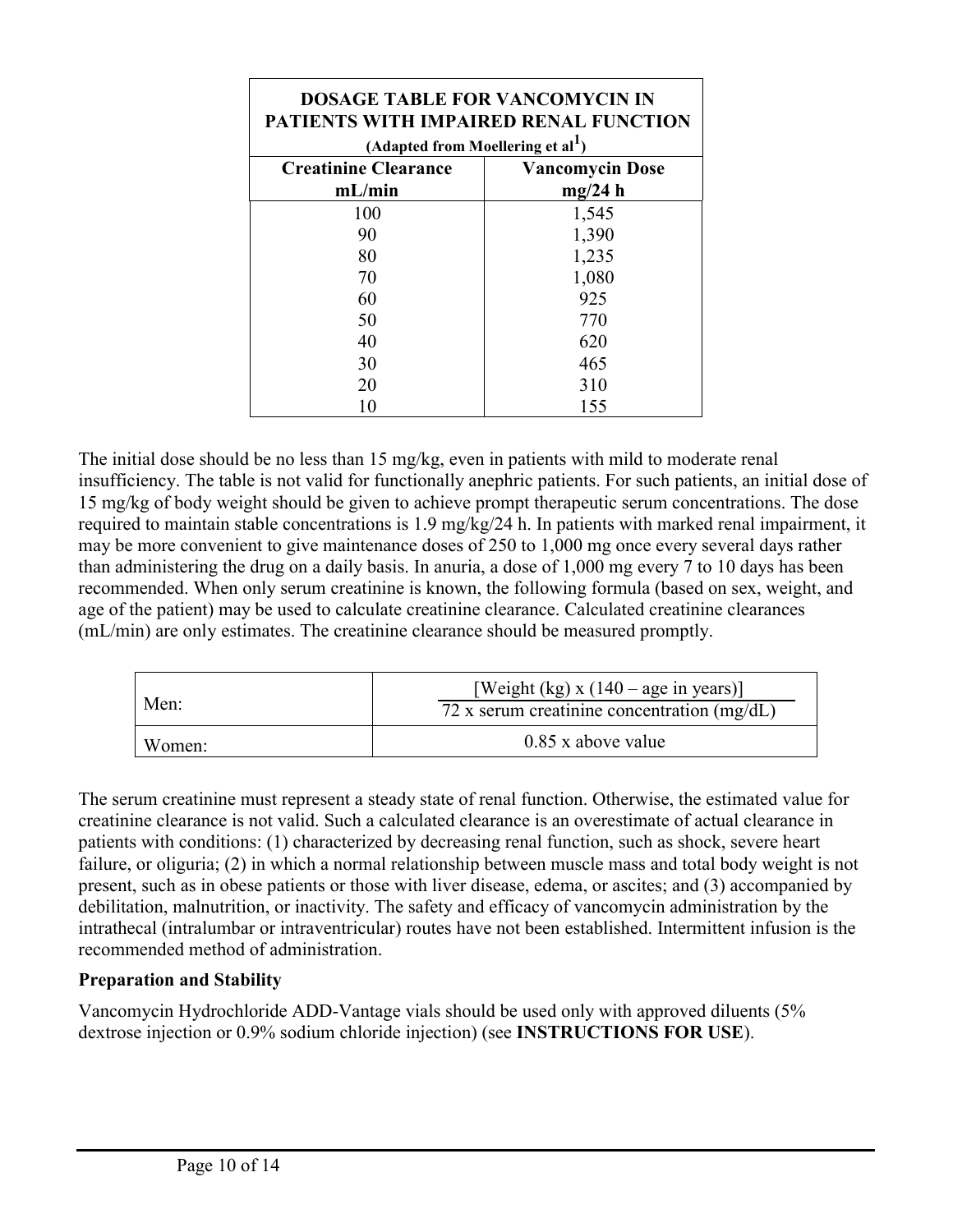### **Chemical Stability**

It has been shown that after reconstitution, the admixture solution prepared in either dextrose injection or sodium chloride injection may be stored for 24 hours at room temperature or in a refrigerator for 14 days without significant loss of potency. However, this information is not intended to suggest that it is acceptable practice to administer such an admixture well after the time of preparation. Admixtures should be prepared as close to the time of administration as is reasonable.

Intermittent infusion is the recommended method of administration.

The 500 mg ADD-Vantage vial should be joined with at least a 100 mL ADD-Vantage flexible diluent container, the 750 mg and the 1 g ADD-Vantage vial should be joined *only* to a 250 mL ADD-Vantage flexible diluent container. The desired dose diluted in this manner should be administered by intravenous infusion over a period of at least 60 minutes.

#### **Compatibility with Intravenous Fluids**

Solutions that are diluted with 5% Dextrose Injection or 0.9% Sodium Chloride Injection may be stored in a refrigerator for 14 days without significant loss of potency.

Vancomycin solution has a low pH and may cause physical instability when it is mixed with other compounds.

Mixtures of solutions of vancomycin and beta-lactam antibiotics have been shown to be physically incompatible. The likelihood of precipitation increases with higher concentrations of vancomycin. It is recommended to adequately flush the intravenous lines between the administration of these antibiotics. It is also recommended to dilute solutions of vancomycin to 5 mg/mL or less.

Although intravitreal injection is not an approved route of administration for vancomycin, precipitation has been reported after intravitreal injection of vancomycin and ceftazidime for endophthalmitis using different syringes and needles. The precipitates dissolved gradually, with complete clearing of the vitreous cavity over two months and with improvement of visual acuity.

Parenteral drug products should be visually inspected for particulate matter and discoloration prior to administration, whenever solution or container permits.

#### **For Oral Administration**

**NOTE:** For information only. ADD-Vantage Vials cannot be used to supply vancomycin for this purpose.

Oral vancomycin is used in treating antibiotic-associated pseudomembranous colitis caused by *C. difficile*  and for staphylococcal enterocolitis. Vancomycin is not effective by the oral route for other types of infections. The usual adult total daily dosage is 500 mg to 2 g given in 3 or 4 divided doses for 7 to 10 days. The total daily dose in children is 40 mg/kg of body weight in 3 or 4 divided doses for 7 to 10 days. The total daily dosage should not exceed 2 g. The appropriate dose may be diluted in 1 oz of water and given to the patients to drink. Common flavoring syrups may be added to the solution to improve the taste for oral administration. The diluted solution may be administered via a nasogastric tube.

### **INSTRUCTIONS FOR USE**

### **To Use Vial in ADD-Vantage Flexible Diluent Container**

### **To Open:**

Peel overwrap at corner and remove solution container. Some opacity of the plastic due to moisture absorption during the sterilization process may be observed. This is normal and does not affect the solution quality or safety. The opacity will diminish gradually.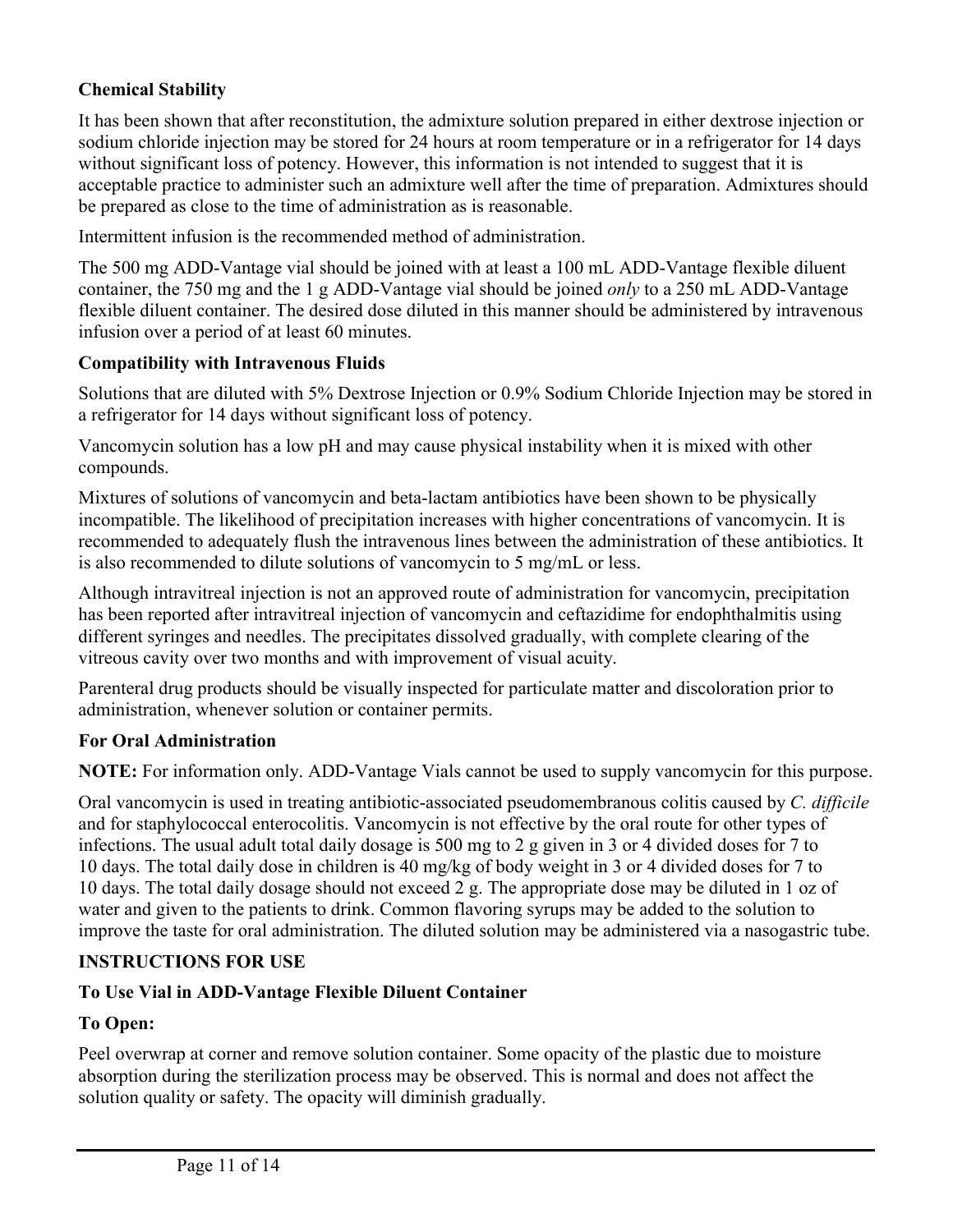#### **To Assemble Vial and Flexible Diluent Container: (Use Aseptic Technique)**

- 1. Remove the protective covers from the top of the vial and the vial port on the diluent container as follows:
	- a. To remove the breakaway vial cap, swing the pull ring over the top of the vial and pull down far enough to start the opening (See Figure 1.), then pull straight up to remove the cap. (See Figure 2.) **NOTE:** Do not access vial with syringe.



- b. To remove the vial port cover, grasp the tab on the pull ring, pull up to break the tie membrane, then pull back to remove the cover. (See Figure 3.)
- 2. Screw the vial into the vial port until it will go no further. THE VIAL MUST BE SCREWED IN TIGHTLY TO ASSURE A SEAL. This occurs approximately 1/2 turn (180°) after the first audible click. (See Figure 4.) The clicking sound does not assure a seal; the vial must be turned as far as it will go. **NOTE:** Once vial is seated, do not attempt to remove. (See Figure 4.)
- 3. Recheck the vial to assure that it is tight by trying to turn it further in the direction of assembly.
- 4. Label appropriately.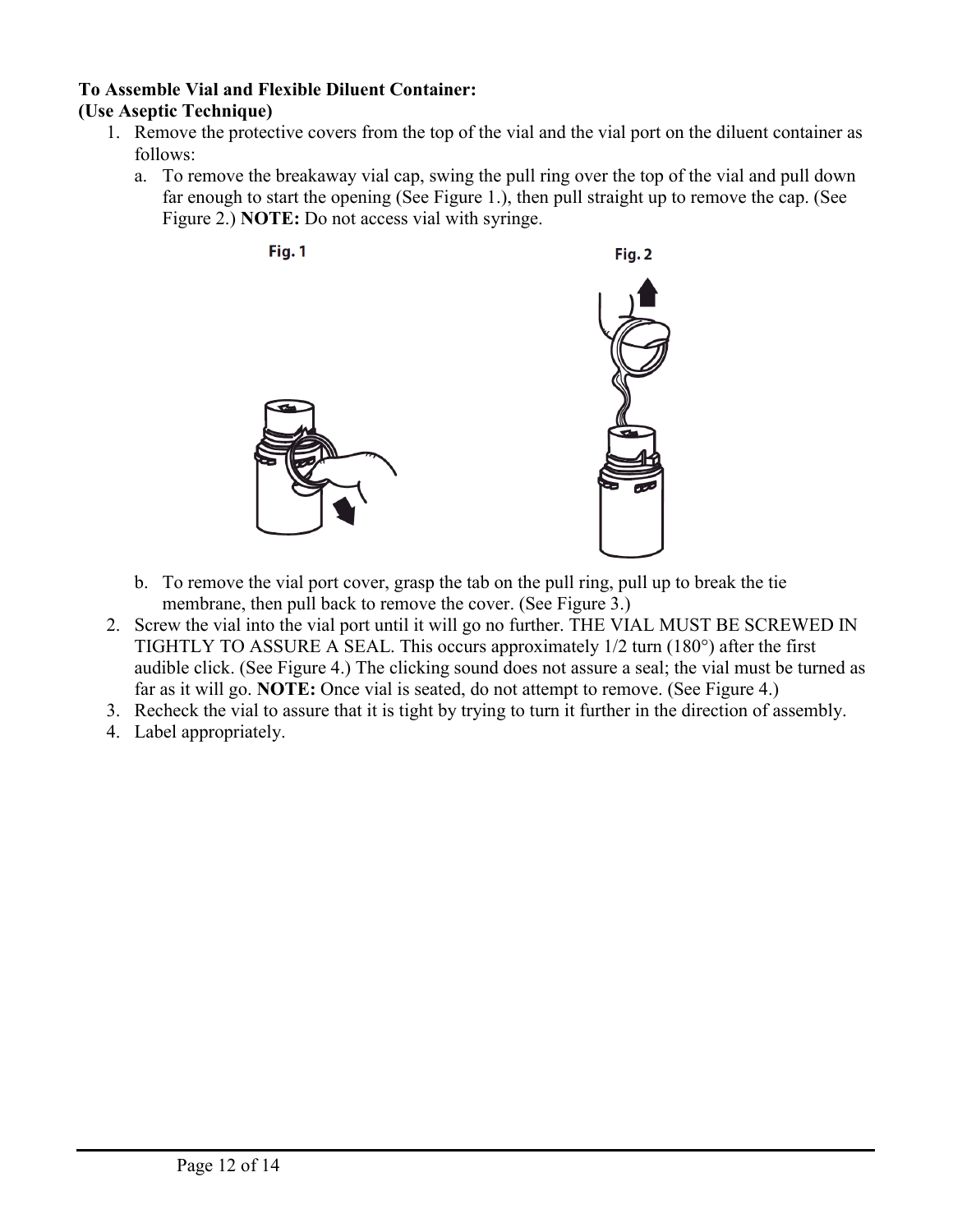

### **To Reconstitute the Drug:**

- 1. Squeeze the bottom of the diluent container gently to inflate the portion of the container surrounding the end of the drug vial.
- 2. With the other hand, push the drug vial down into the container telescoping the walls of the container. Grasp the inner cap of the vial through the walls of the container. (See Figure 5.)
- 3. Pull the inner cap from the drug vial. (See Figure 6.) Verify that the rubber stopper has been pulled out, allowing the drug and diluent to mix.
- 4. Mix container contents thoroughly and use within the specified time.



# **Preparation for Administration:**

### **(Use Aseptic Technique)**

- 1. Confirm the activation and admixture of vial contents.
- 2. Check for leaks by squeezing container firmly. If leaks are found, discard unit as sterility may be impaired.
- 3. Close flow control clamp of administration set.
- 4. Remove cover from outlet port at bottom of container.
- 5. Insert piercing pin of administration set into port with a twisting motion until the pin is firmly seated. **NOTE:** See full directions on administration set carton.